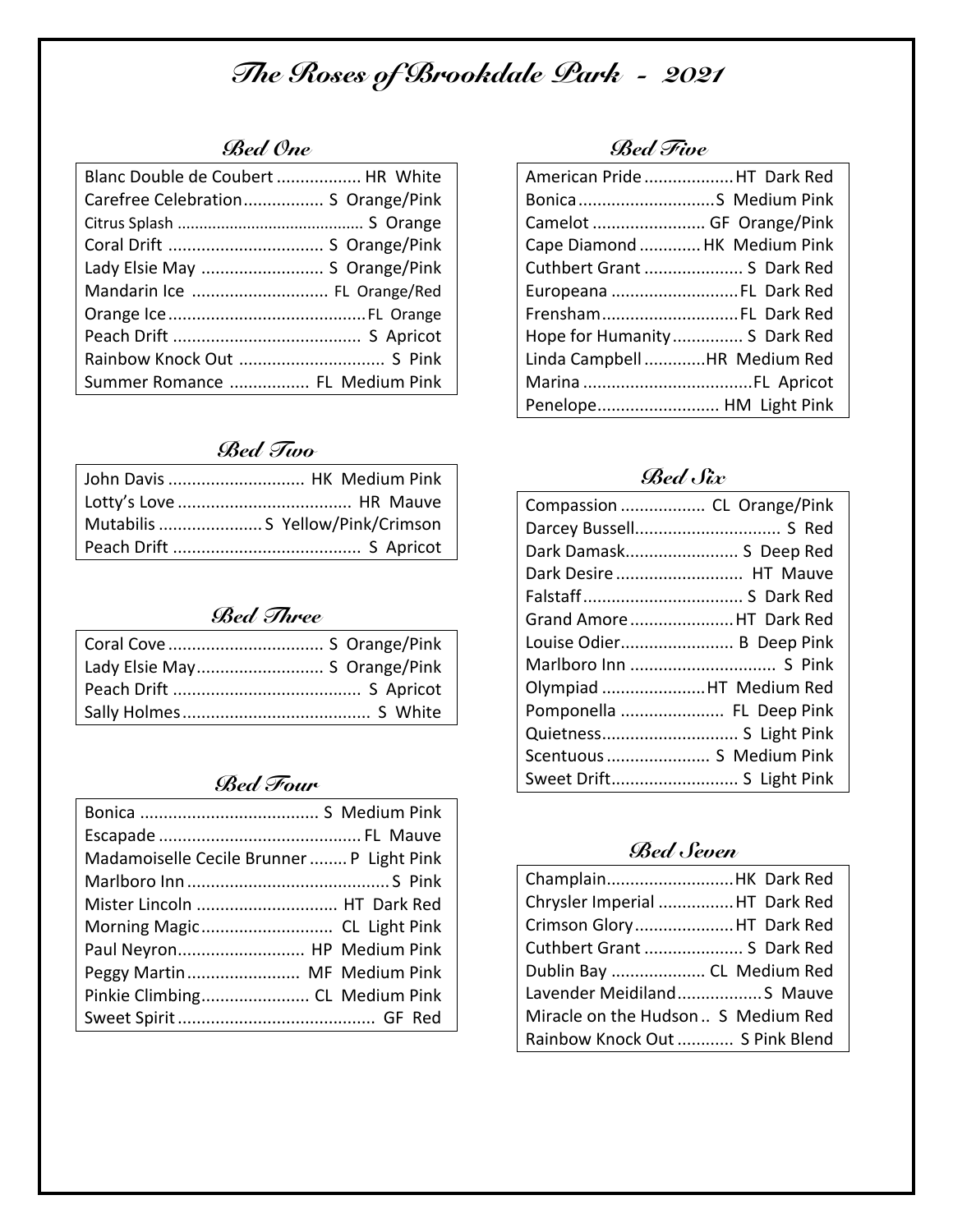# *The Roses of Brookdale Park - 2021*

## *Bed Eight*

| Fredrick Mistral HT Light Pink |  |
|--------------------------------|--|
|                                |  |
|                                |  |
| Mary Rose  S Medium Pink       |  |
|                                |  |
| Mother of PearlHT Light Pink   |  |
| Pink Favorite  HT Medium Pink  |  |
|                                |  |

## *Bed Nine*

| Therese Bugnet  HR Medium Pink |  |
|--------------------------------|--|
|                                |  |
|                                |  |

### *Bed Ten*

| Queen Elizabeth  GF Medium Pink |  |
|---------------------------------|--|
| Summer Romance FL Medium Pink   |  |

#### *Bed Eleven*

| Julia Child  FL Medium Yellow    |  |
|----------------------------------|--|
|                                  |  |
| Popcorn Drift S Light Yellow     |  |
| Sophia Renaissance S Deep Yellow |  |
| Sunny Knock Out S Light Yellow   |  |
|                                  |  |

#### *Bed Twelve*

Knock Out S Red Blend

## *Bed Thirteen*

| Milwaukee's Calatrava  S White |
|--------------------------------|
| Penelope HM Light Pink         |
|                                |
|                                |

## *Bed Fourteen*

| Candycane Cocktail  FL Pink |  |
|-----------------------------|--|
|                             |  |
| George Burns FL Yellow      |  |
|                             |  |
| Scentimental FL Red         |  |

# *Bed Fifiteen*

| Belinda's Dream S Medium Pink    |
|----------------------------------|
| Cape Diamond  HK Medium Pink     |
| Carefree Beauty S Pink           |
|                                  |
| Earth Angel  FL Light Pink       |
| Flamingo Kolorscape  S Deep Pink |
| Love and PeaceHT Apricot         |
| Party Hardy HK Pink              |
| Wedding Bells HT Pink            |

#### *Bed Sixteen*

| Easter Basket  FL Yellow   |  |
|----------------------------|--|
| First Crush FL Light Pink  |  |
|                            |  |
| Larissa FL Medium Pink     |  |
|                            |  |
|                            |  |
| Madame Anisette GF Apricot |  |
| Polar Express  S White     |  |